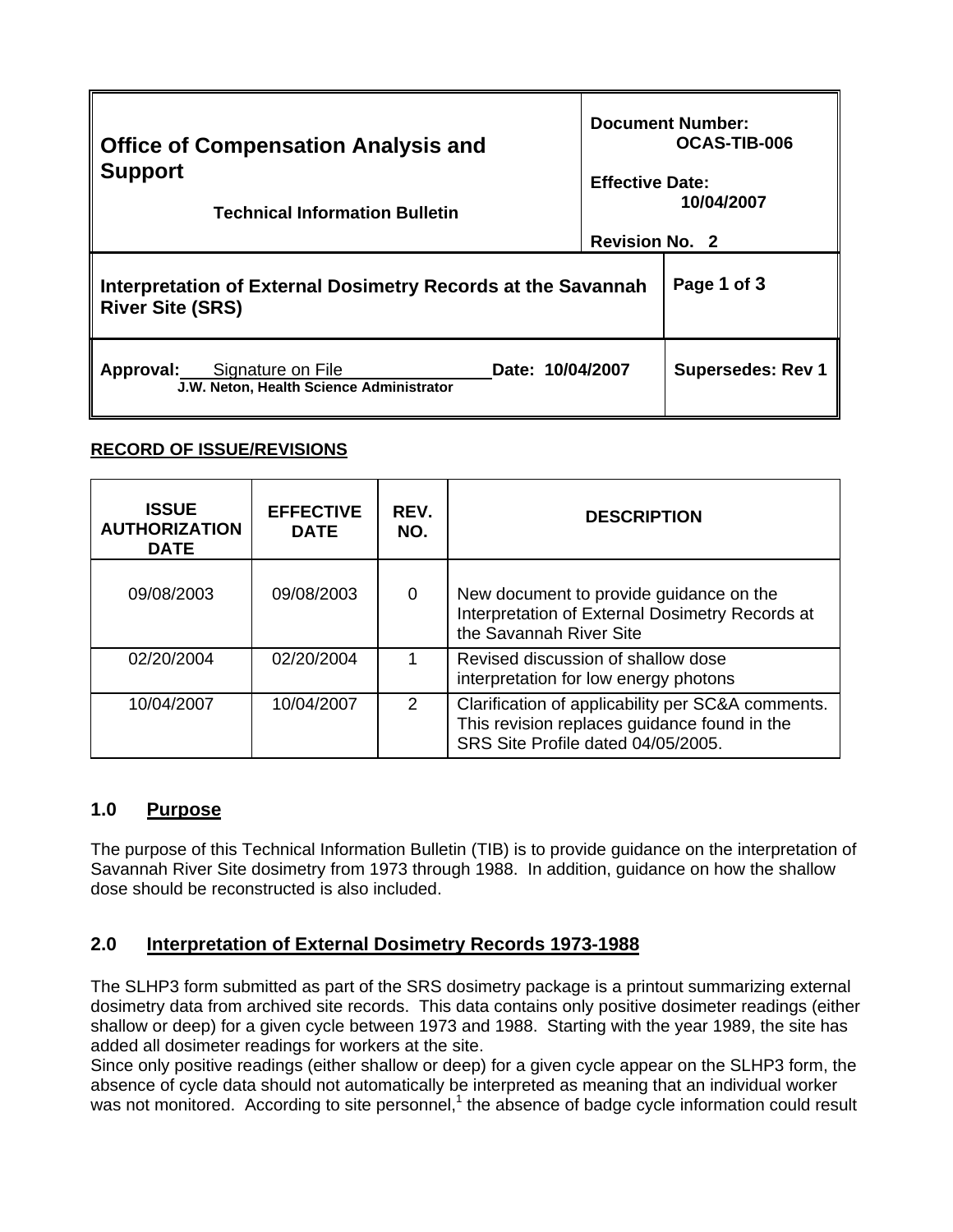| <b>Effective Date:</b> |                       | <b>Procedure No.</b> |             |
|------------------------|-----------------------|----------------------|-------------|
|                        | <b>Revision No. 2</b> |                      | Page 2 of 3 |
| 10/04/2007             |                       | <b>OCAS-TIB-006</b>  |             |

when 1) the data was below the limit of detection or 2) the worker was not monitored for radiation exposure (i.e. did not enter a radiological control area).

In addition when an entire year is missing from the SLHP3 form, this also should not be interpreted as meaning that an individual worker was not monitored. The absence of an entire year from the SLHP3 form could result from 1) the data for that year was below the limit of detection, 2) the worker was not monitored for radiation exposure during that year (i.e. did not enter a radiological control area), 3) a combination of both.

When cycle data or year information is missing in the SLHP3 form, the dose reconstructor should evaluate the energy employee's 1) external dosimetry profile, 2) bioassay records indicating internal radiation monitoring, 3) work history information, and 4) Computer Assisted Telephone Interview (CATI) to determine the best method for assigning missed dose. When there is considerable uncertainty in whether missed dose should be assigned, the uncertainty should be claimant favorable (i.e. missed dose should be assigned). A discussion of the method used for missed dose and the rationale for why it was included or excluded shall be included in the dose reconstruction report.

Note this interpretation of missed dose applies to all externally monitored workers at the Savannah River Site between 1973-1988.

### **3.0 Shallow Dose Interpretation**

During the period 1954-1981, metal filtration on the SRS dosimeter may have diminished the deep dose response to low energy (< 30 keV) photons. This could have affected dose for plutonium workers at 321-M, 221-HB, 221-FB, Plutonium Storage, 772-F, 235-F, 773-A, and 736-A. For this period, low energy (< 30 keV) photon dose should be determined by subtracting the reported deep dose from the shallow dose. In order to maintain consistency, the shallow dose quantity should be corrected using the Hp (10) correction factor (1.119). The deep dose quantity during this period should be classified as intermediate energy photons (30 – 250 keV). For the period 1982 – present, the guidance provided in the Savannah River Site Technical Basis Document<sup>2</sup> should be used to determine the photon energy distribution of the deep dose (i.e. 25% < 30 keV and 75% 30-250 keV). Inclusion of the shallow dose quantity for this time period would not be needed unless the energy employee had testicular, breast, or skin cancer. In these cases the shallow dose (without deep dose subtracted) would be categorized as < 30 keV photons.

Note the adjustment noted above for shallow dose only applies to plutonium workers. The application of this methodology would result in an overestimate if incorrectly applied to workers who handled uranium due to the high shallow dose from beta exposure.

### **4.0 Summary**

This Technical Information Bulletin provides guidance on how missed dose should be interpreted between 1973 and 1988. In addition, this TIB provides guidance on how the Low Energy photon dose should be determined for workers primarily exposed to plutonium.